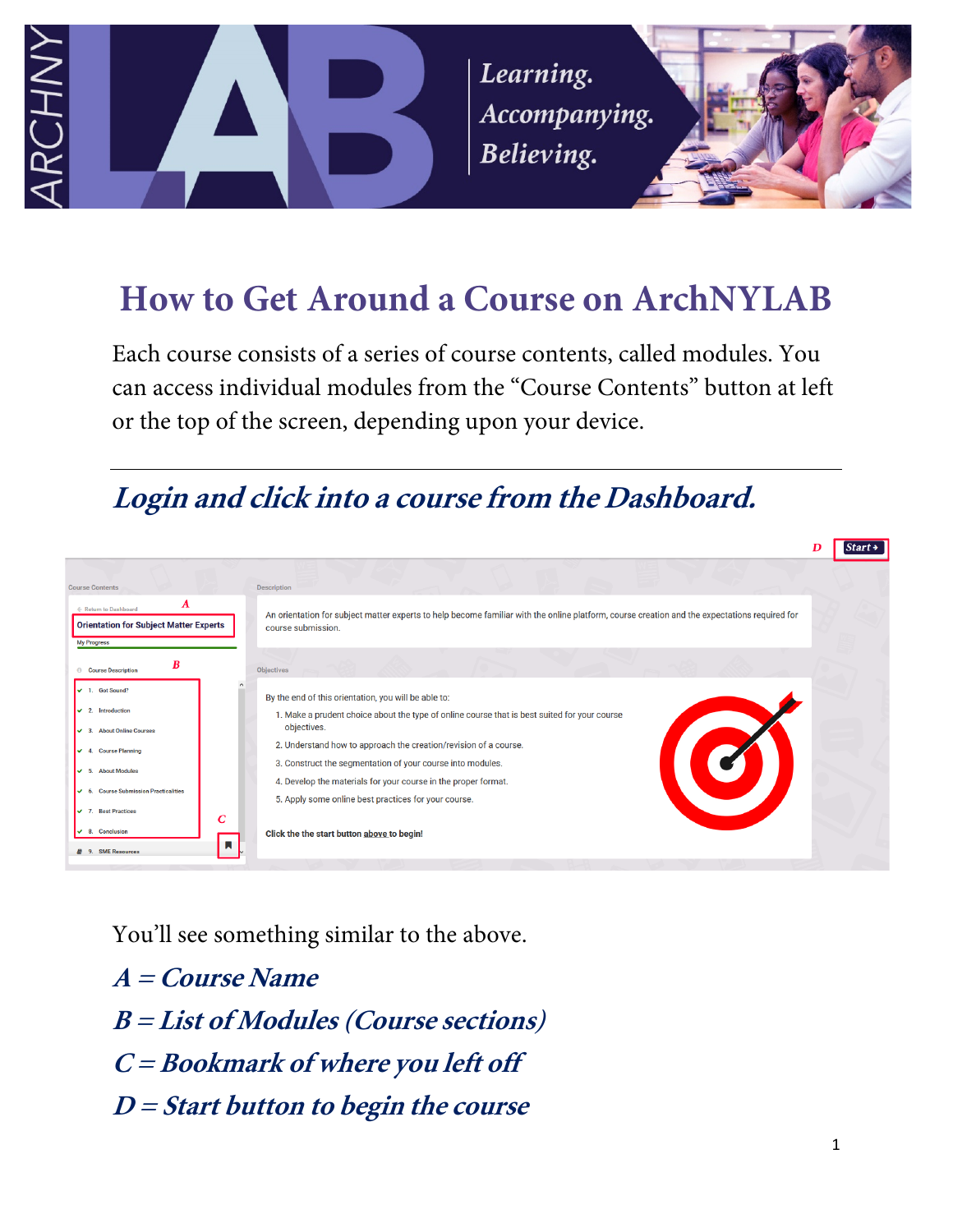Read each screen carefully. If there is a narration, and that would be helpful for your learning style, then make sure your speakers/ headphones are on a suitable volume. Click Start to begin the course. Some courses will require that you take each module in a sequence. In this case, the software will prevent you from skipping modules or taking them out of order.

**There are two ways of navigating through the sections (called "modules") of the course, there are regular modules and slide modules.**

## **Regular Module**

#### **Click the "Next Module" or right arrow button in the upper right of the screen.**

Next Module →

Once you complete a module, progress to the next module by clicking the "Next Module" button or the arrow button, depending upon your device. This is the way you progress through the course.

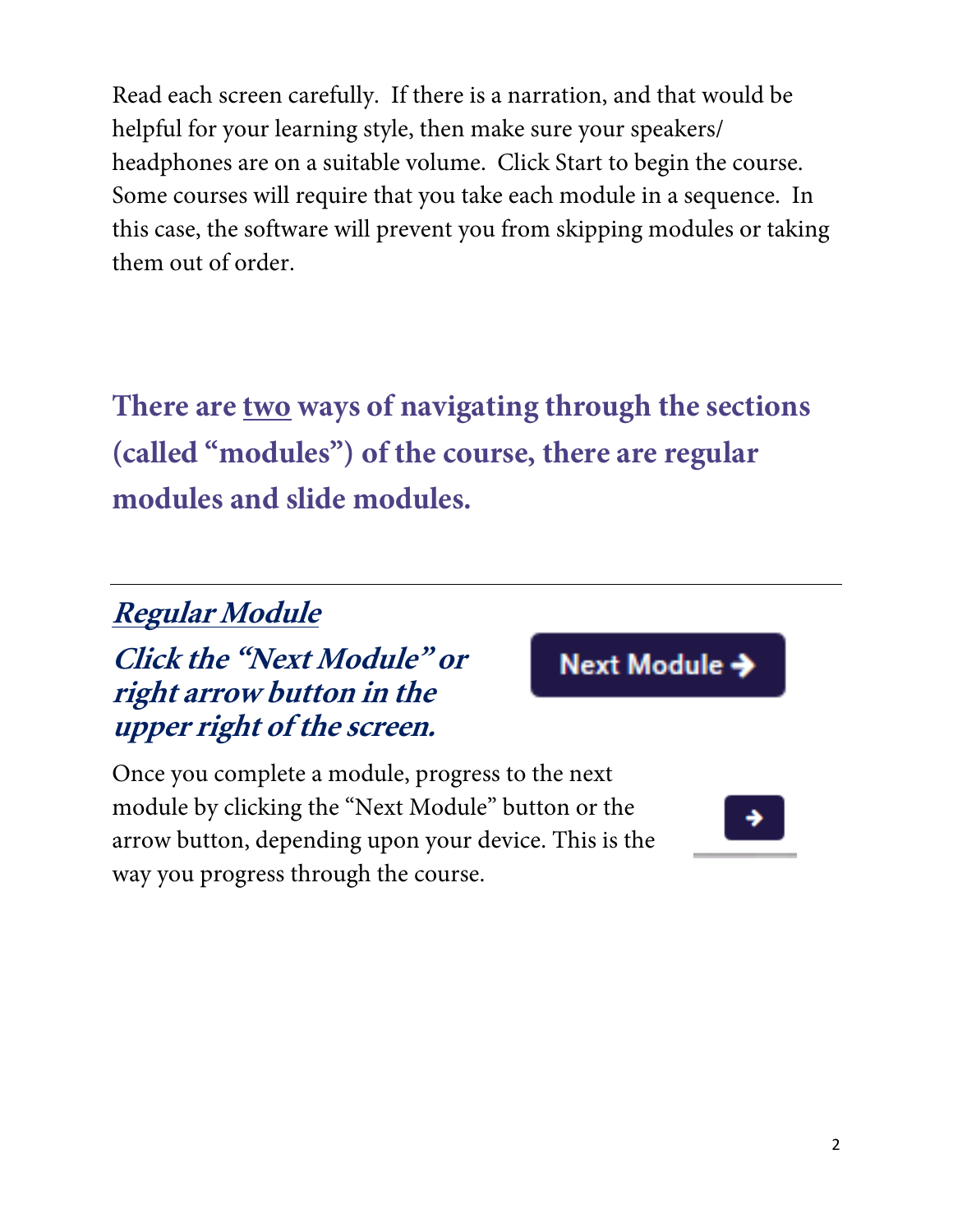### **Slide Module**

**When a section looks like the image at the right, a slide player needs to load. To load and play, click the "Start" button in the middle of the screen; it is the gray triangle in the circle.** 



Clicking "Start" will load the deck of slides for you to view. Use the navigation on the bottom of the slides to progress through the series of slides. (See below)

**You can click the Menu within the slide deck to get around the slides. MENU** 

Using the Menu works well when you want to review or find a particular slide. Note: if your course is sequential, you must take the modules in order. You won't be able to view any module, only the next one until you finish the course.



Ò

く

 $\left. \right\rangle$